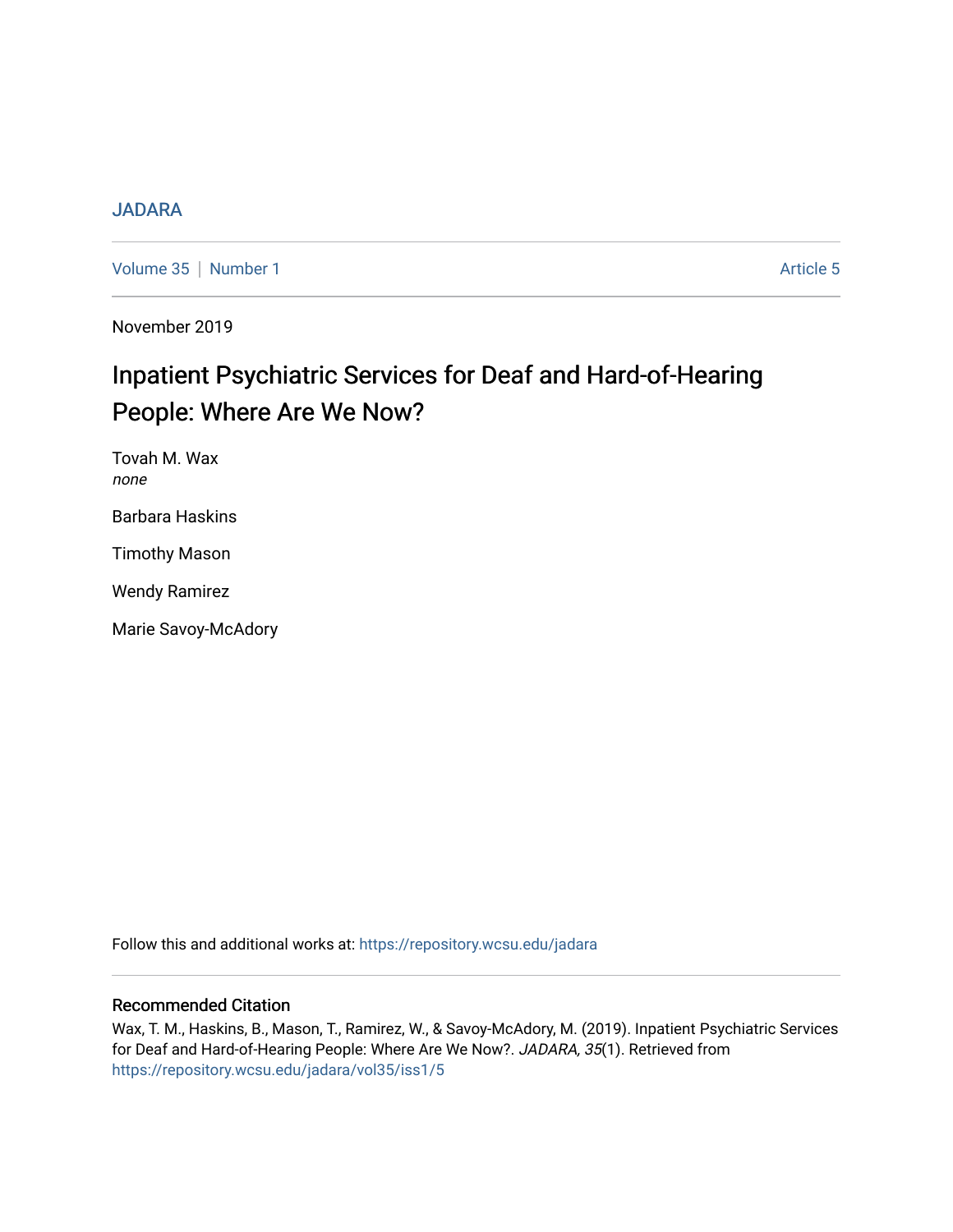# Inpatient Psychiatric Services for Deaf and Hard-of-Hearing People: Where Are We Now?

# Tovah M. Wax, Ph. D., Barbara Haskins, M. D., Timothy Mason, M. A., Wendy Ramirez, CSW, Marie Savoy-McAdory, LICSW

#### Abstract

With the exception of a few long-standing programs, the existence of inpatient psychiatric services for deaf and hard-of-hearing people has generally waxed and waned over the years, as evidenced, for example, by changes noted in sequentially published directories of mental health services for this population (Long, High, & Shaw, 1987; Willigan & King, 1992; Morton & Christensen, 2000). A panel presentation consisting of psychiatric inpatient program directors was developed for the most recent ADARA conference in Monterey, California. The purpose of this presentation was for directors from geographically and historically diverse programs to describe characteristics of their respective programs, and to comment on present as well as future implications of this level of care for deaf and hardof-hearing people. Four psychiatric inpatient program directors were able to participate directly in the panel presentation (Tovah Wax, Deaf Services Unit, Dorothea Dix Hospital, Raleigh, NC; Barbara Haskins, Head of Treatment Team, Western State Hospital, Staunton, VA; Timothy Mason, State Director of MH Services f/t Deaf, Springfield Hospital Center, Springfield, MD; and Wendy Ramirez, Service Director, Rockland Psychiatric Center, Orangeburg, NY).

#### Current Program Characteristics

Table 1 reflects a summary of key program characteristics for four psychiatric inpatient programs: Dorothea Dix Hospital, Western State Hospital, Springfield Hospital Center and Rockland Psychiatric Center, with additional contribution by Marie Savoy-McAdory, who could not personally attend the conference. Some noteworthy observations about these programs are:

> 1. Some programs were established as a result of threatened or actual legal actions regarding accessible mental health care for deaf and hard-of-hearing state residents. The Rockland Psychiatric Center and St. Elizabeth's hospital units were established as an extrapolation of the pioneering efforts of Rainier and Altschuler (1966; 1967) and Robinson (e.g., 1973), respectively, conceming psychiatric services and deafness. Western State Hospital's deaf unit was established as a proactive response to ongoing litigation in the neighboring state of Maryland (Haskins, Table 1).

1

ł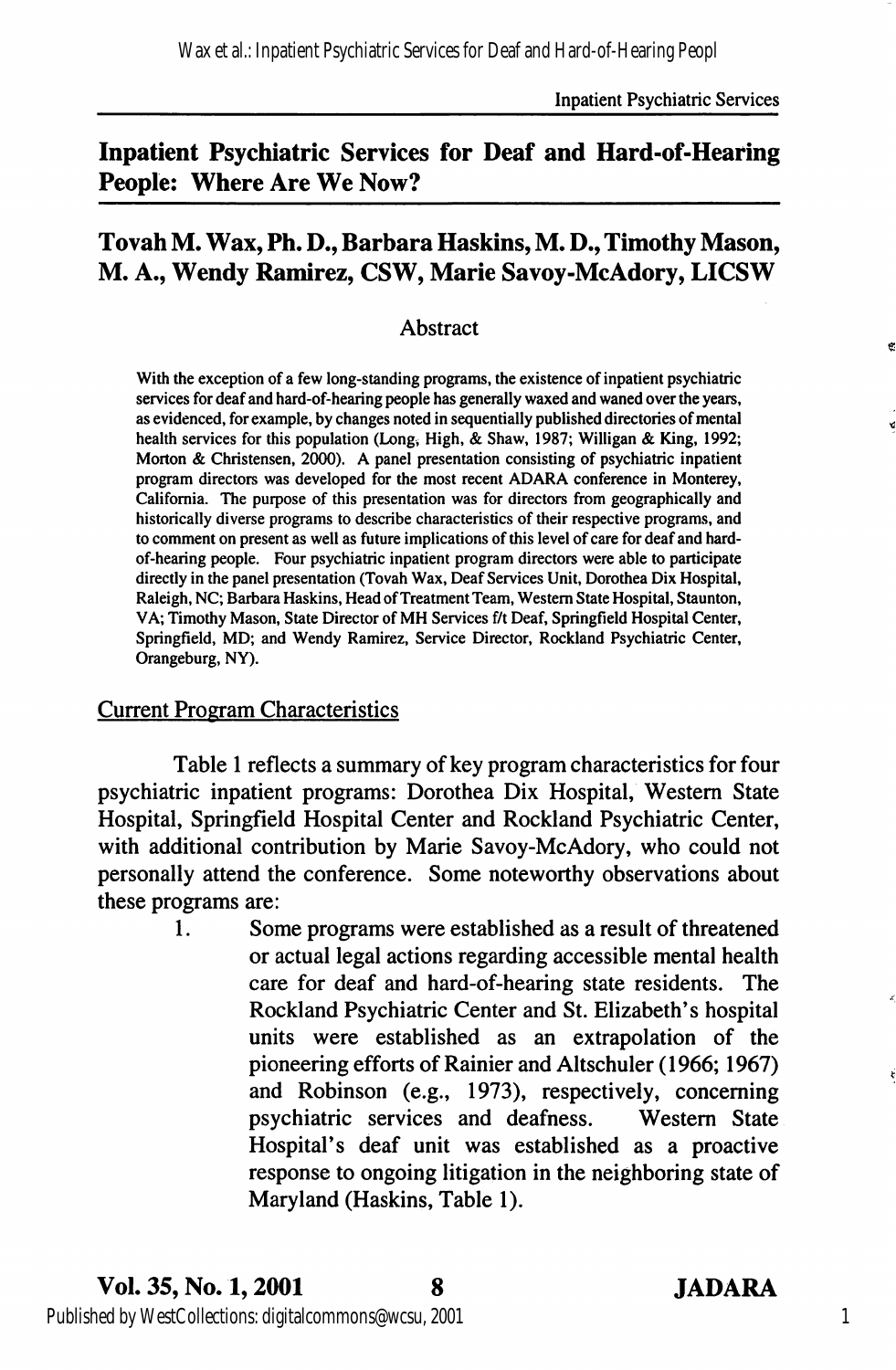*JADARA, Vol. 35, No. 1 [2001], Art. 5*

 $\overline{\phantom{a}}$ 

# Table 1. Psychiatric Inpatient Program Characteristics

انت

| Program Name &<br>Director/Representative                                                                                                   | <b>Brief History</b><br>of Program                                                                                                                                                                                                          |    | <b>Target</b><br><b>Population</b>                                             |  |
|---------------------------------------------------------------------------------------------------------------------------------------------|---------------------------------------------------------------------------------------------------------------------------------------------------------------------------------------------------------------------------------------------|----|--------------------------------------------------------------------------------|--|
| Deaf Services Unit<br>Dorothea Dix Hospital<br>Raleigh, NC<br>Tovah M. Wax, Program Director                                                | Founded as part of settlement agreement between<br>NC Association of the Deaf and the NC Division of<br>Mental Health, Developmental Disabilities and<br>Substance Abuse Services. Established in 1994.                                     | 17 | Deaf, HOH, Deaf-<br>Blind adults (over<br>18), Residents of NC<br>State, CO-ED |  |
| Deaf Unit<br>Rockland Psychiatric Center<br>Orangeburg, NY<br>Wendy Ramirez, Service Director                                               | Established as part of a research project run by Dr.'s<br>John Rainer and Kenneth Altschuler. Created in<br>1963.                                                                                                                           | 22 | All Deaf (nationally),<br>ages 18-85, CO-ED;<br>Primarily NYC<br>residents     |  |
| Deaf Unit<br>Springfield State Hospital Center<br>Springfield, MD<br>Timothy Mason, State Director of<br>Mental Health Services of the Deaf | Established as a result of a lawsuit and decree<br>enacted by the state ("Doe Decree"), in 1985.                                                                                                                                            | 20 | All Deaf in state of<br><b>MD</b>                                              |  |
| Mental Health Center for the Deaf<br>Western State Hospital<br>Staunton, VA<br>Barbara Haskins, Head of<br><b>Treatment Team</b>            | Federal grant awarded to Western State Hospital to<br>establish a unit for deaf in 1970's. When grant<br>ended, deaf were "mainstreamed". General<br>assembly of VA spurred by Maryland lawsuit to<br>establish distinct Deaf Unit in 1987. | 24 | Deaf, HOH, Deaf-<br>Blind adults (over<br>18) of VA State, CO-<br><b>ED</b>    |  |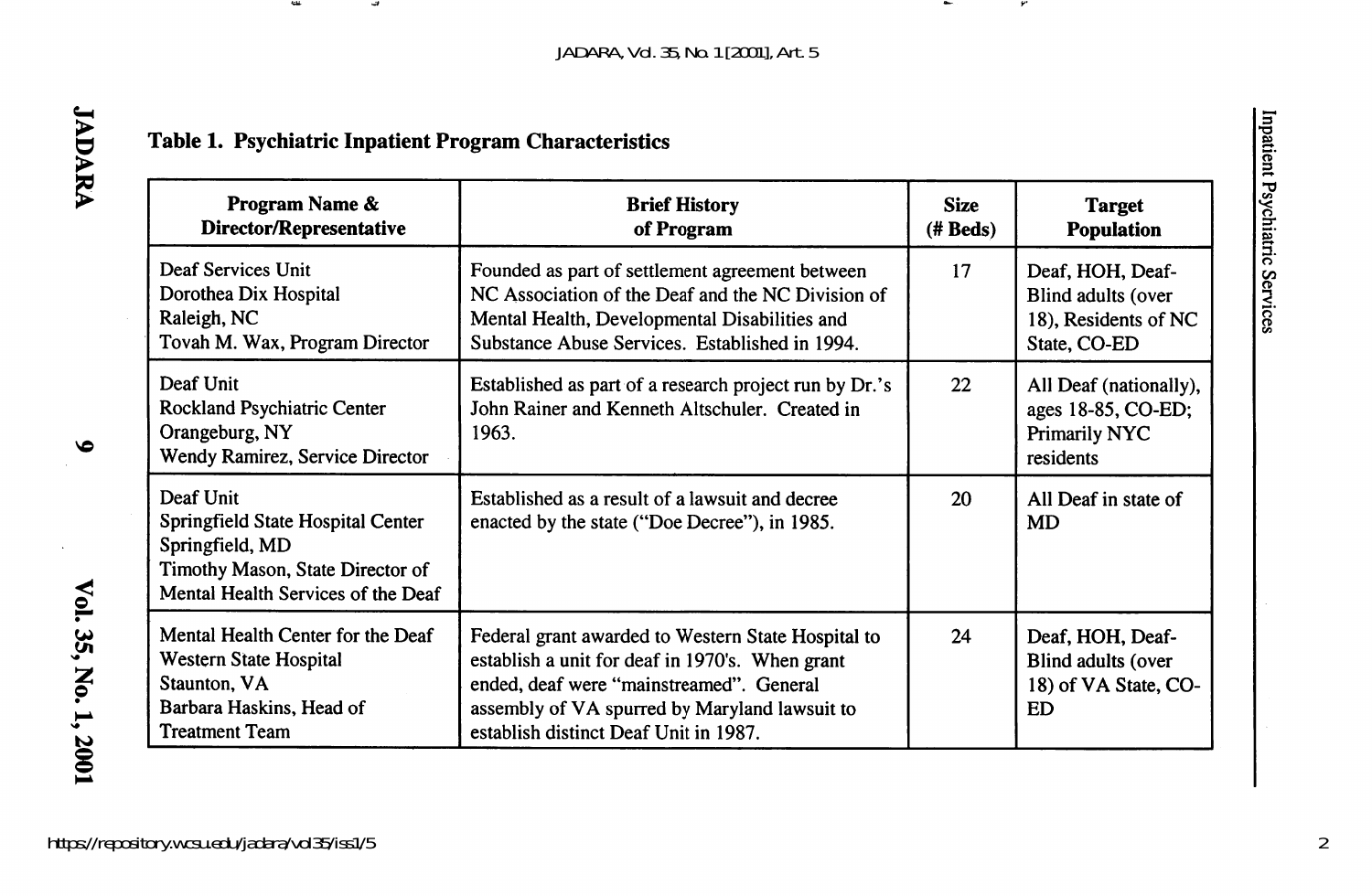Wax et al.: Inpatient Psychiatric Services for Deaf and Hard-of-Hearing Peopl

 $\mathbf{M}$ 

w.

# Table 1. Psychiatric Inpatient Program Characteristics, continued

-97

-4

| <b>Program Name</b>                                        | <b>Services Provided</b>                                                                                                                                  | <b>Staffing</b>                                                                                                                                                         | Communication<br>Modes/Methods                                                              | <b>Auxiliary</b><br><b>Services</b>                                                        |
|------------------------------------------------------------|-----------------------------------------------------------------------------------------------------------------------------------------------------------|-------------------------------------------------------------------------------------------------------------------------------------------------------------------------|---------------------------------------------------------------------------------------------|--------------------------------------------------------------------------------------------|
| Deaf Services Unit<br>Dorothea Dix Hospital                | "Traditional" (Acute)<br>"Psychosocial Rehabilitation"<br>(Chronic)                                                                                       | Psychiatrist, Psychologist,<br>Unit Nurse Mgr, Social Worker,<br>Ther. Rec. Spec.,<br>Nurses, HCT's, Interpreters                                                       | <b>Signing Staff;</b><br>Interpreters; Visual<br>Media                                      | Audiology<br><b>Rehab Services</b><br><b>Medical Services</b><br><b>Religious Services</b> |
| Deaf Unit<br>Rockland<br><b>Psychiatric Center</b>         | Individual, Group, Family<br>Therapy<br>Meds, Psych Assessment<br>ADL's, Cognitive<br>Remediation, Social Skills,<br>Training, Consultations              | Psychiatrist, Social Worker,<br>Team Leader, Nurse Supervisor,<br>Rehab Counselor, Case Manager,<br>Psychologist, Rec. Therapist,<br><b>Nursing Staff, Interpreters</b> | Signing Staff;<br>Interpreters                                                              | Medical Clinic<br>Secure Unit<br>"Treatment Mall"<br>Religious Services                    |
| Deaf Unit<br>Springfield State Hospital<br>Center          | Psych Assessment, Meds,<br>Psy. & Soc. Wk. Svcs., Rec.<br>& Occ. Therapy, Voc. Svcs.,<br>Addictions Svcs., Nursing,<br>Art Therapy, HIV/AIDS<br>Education | Psychiatrist, Social Workers, Art<br>Therapist, Communication<br>Specialist, Psychodramatist, Rec.<br>& Occ. Therapists, Psychologist<br>(contract), Nursing Svc.       | Communication<br>Specialist Consult;<br>Interpreters, Some<br><b>Signing Staff</b>          | Dental & Vision.<br>Audiology,<br>Speech, Forensic,<br>Medical/Surgical                    |
| Mental Health Center f/t<br>Deaf<br>Western State Hospital | "Treatment Mall", Meds,<br>PSR, Indep. Living Skills,<br>Psych. Assessment                                                                                | Psychiatrist, Psychologist, Social<br>Worker, Nursing Staff, Occ.<br>Therapist, Language Therapist,<br>Neuropsychologist                                                | Some Signing Staff;<br>Interpreters;<br><b>Assistive Devices:</b><br><b>Tactile Signing</b> | Substance<br>Abuse Services.<br>Forensic Assmt.<br>Voc. Rehab.                             |

Published by WestCollections: digitalcommons@wcsu, 2001

3

**JADARA** 

 $\mathbf{a}$ 

o Z u j ಕ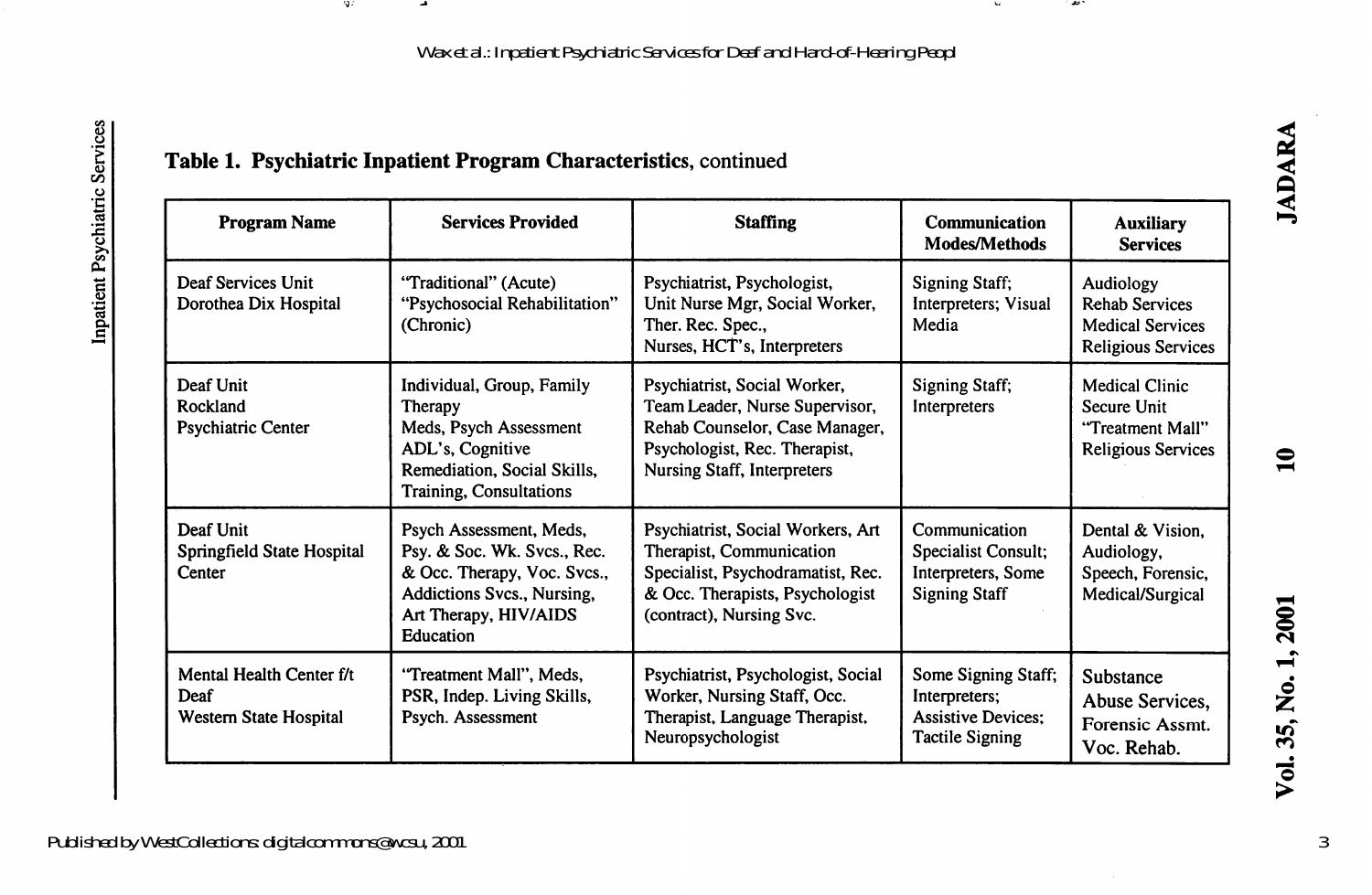#### Inpatient Psychiatric Services

- 2. All of the programs were established as separate units or services with specialized multi disciplinary staffing and resources for deaf and hard-of-hearing patients. The number of beds range from 16 to 22, and only one of these programs serves deaf and hard-of-hearing patients of all ages; the populations served by the remainder are 18 years and older. Although the NY program serves people from other states, it and the other state-based programs serve primarily residents from their home state.
- 3. All of the programs have staff sign language interpreters and/or contracts with interpreter agencies or businesses, notwithstanding the presence of other staff that use sign language [although admittedly with varying degrees of fluency]. Some programs have a communication specialist on staff (e.g., Springfield State Hospital), while most of the others have consultative or collaborative access to auxiliary audiology/speech/language services. Almost all mention the use of visual assistive devices as well.
- 4. Although explicitly described only by Western State Hospital, the deaf units offer a "treatment mall" of multi disciplinary services that most often include substance abuse, vocational, forensic treatments, and community mental health outreach, in addition to the more customary acute inpatient psychiatric services.

### Intra-Contextual Factors Affecting Current Program Functioning

Positive Factors: The importance of an explicitly stated sign language and communication policy within the unit was identified most frequently as a positive influence. When a state mental health coordinator was available, the facilitation of collaboration with community providers and other parts of the state mental health system was also considered beneficial. Paradoxically, the fact that units existed under the protection of distinct legislative mandates also provided a sense of security and continuity. Having deaf professional staff, a strong multi disciplinary clinical team, and coherent programming were all also mentioned as contributors to an effective deaf unit.

Negative Factors: Isolation from the rest of a hospital system reinforcing the isolation of deaf people in general was mentioned as a probable deterrent to optimal inter-relationships with other programs or services. The perception from other hospital units that the deaf unit was "overstaffed" or had special protections, along with the observation that the

#### JADARA 11 Vol. 35, No. 1,2001

https://repository.wcsu.edu/jadara/vol35/iss1/5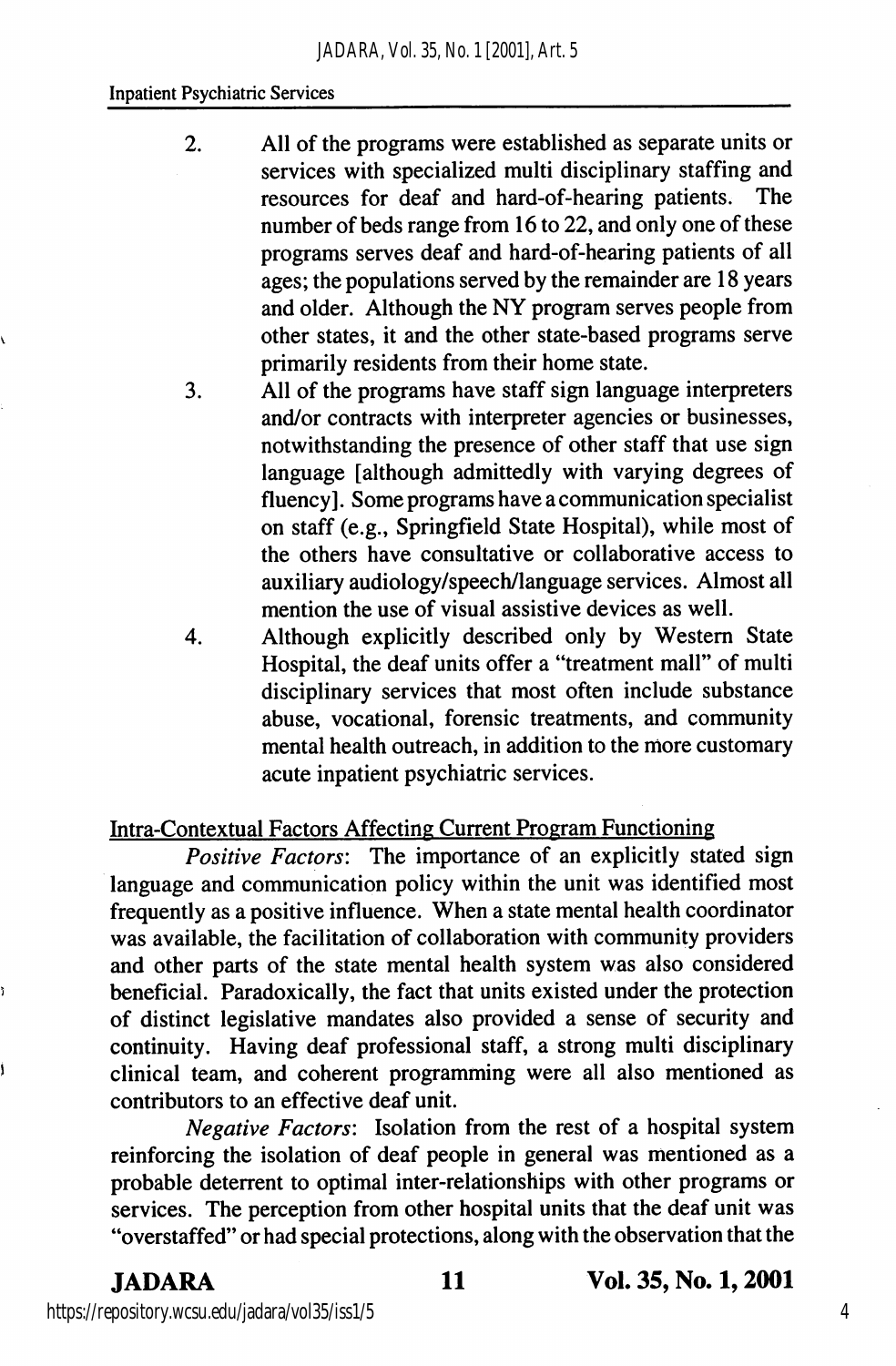unit appeared to be regarded more positively from within than from outside (from other hospital areas), were also identified as having adverse effects.

Between- or among-shift tensions (e.g., inconsistent applications of program expectations or consequences), as well as different levels of staff commitment or involvement, were also offered as threats to the integrity of unit functioning.

# Extra-Contextual Factors Affecting Current Program Functioning

**Positive Factors: Probably the most important sustenance for deaf** inpatient units is the perceived or actual support from and collaboration with the surrounding deaf communities and related advocacy groups, as well as consistent interaction with state offices or commissions on deafness, and regional mental health offices focused on deaf clientele. Maintaining credibility (e.g., willingness to make referrals) and "presence" or visibility, through training and consultation activities within the hospitals involved and across the state was another important influence upon the continued success of deaf psychiatric inpatient units.

The ability to advocate successfully for managed care recognition and/or accommodation of specialized services for deaf psychiatric patients was also perceived as critical to the survival of the program by covering the increased costs for sign language interpreting services and specialized providers. Geographic proximity to deafness-related educational centers (e.g., Gallaudet University or any of its regional affiliates) was also considered beneficial with respect to training and other collaborative activities.

Negative Factors: Although mentioned by the panelists, budget constraints was not considered a primary negative factor; instead, the lack of qualified professionals in the field was cited as a major frustration, as was the lack of more adequate representation by deaf professionals in key positions within the state or regional mental health systems. Probably related indirectly to budget considerations, other major concerns were the perceived or actual unwillingness of existing community agencies to accommodate needs of deaf clients/consumers and the lack of aftercare or follow up resources in the community. Also a source of frustration was the lack of specialized services for [other] age groups of deaf or hard-ofhearing people not served by the existing psychiatric inpatient unit; the most frequently mentioned of such specialized needs were services for children and adolescents, forensic services, and more adequate services across the continuum of treatment for substance abuse.

Because funding of hospital programs is so often based on "numbers" of admissions and/or discharges, the relatively small size of deaf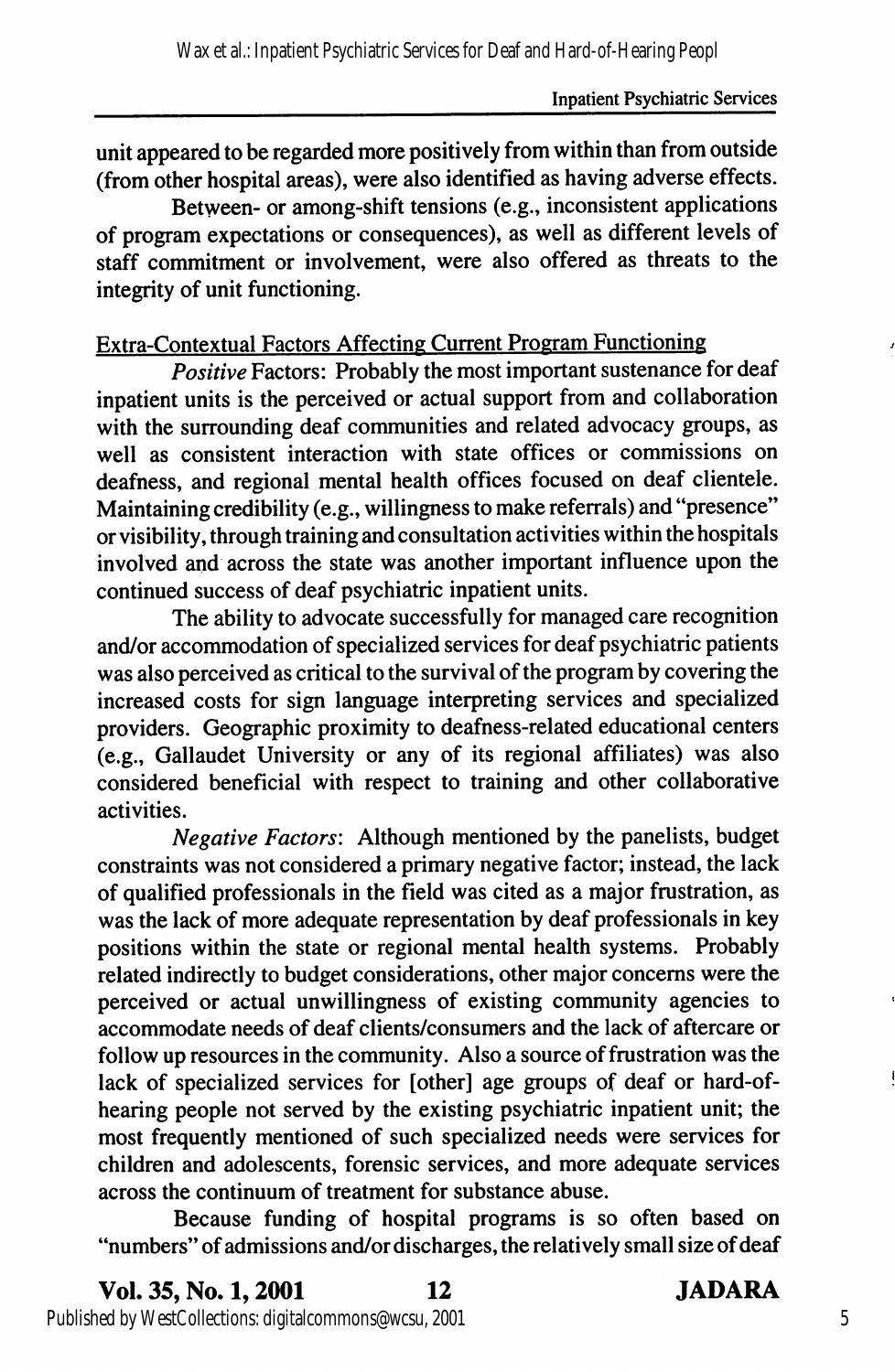#### Inpatient Psychiatric Services

ä,

ħ

ۮ

units often result in perceived or actual pressures to scale back funding. Overcoming resistance or negative assumptions from other hospital staff about the specialized (often labor-intensive and often not "cost-effective") needs of deaf patients is often another challenge faced by these units. In some cases, personnel policies or procedures can mitigate against needed exceptions for recruiting (e.g., requiring national as opposed to statewide searches), hiring (offering competitive salaries and benefits) and retention (providing "reasonable accommodation") of specialized and qualified staff.

### Projections Regarding the Future of Inpatient Psvchiatric Programs for Deaf/Hard-of-Hearing People

It was the perception of most of the panelists that the continued existence of deaf inpatient units would most likely depend on continued state and/or federal laws or mandates. There may also be a decline in the need for psychiatric inpatient services, as community resources become more available and "deaf-friendly" (e.g., the impact of the Olmstead decision), and as managed-care-related admission and discharge criteria become more stringent. Staffing and operation of inpatient units for deaf people may also be affected by technology, which may reduce the need for specialized providers or services (e.g., teletherapy, video relay interpreting, cochlear implants).

On the other hand, deaf service units offer unique opportunities for supervision and training of new or interested professionals in mental health and deafness; by becoming accredited as an internship site, or by affiliation with graduate mental health programs, deaf inpatient units can provide a fertile ground for building specialized clinical skills and conducting clinical research with a unique population. Panelists also indicated that in some cases their units have expanded the range of services to include outpatient consultations (e.g., psychological testing) and treatment.

Overall, it is likely that deaf psychiatric inpatient services will continue to be needed to some extent, especially if the spectrum of services can be expanded to include other age groups, attention to co-morbidity (e.g., multiple mental health diagnoses), and more politically attuned funding strategies.

#### References

Long, G., High, C., & Shaw, J. (1987). Directory of mental health services for deaf persons (2nd Ed.). Little Rock, AR: ADARA.

Morton, D., Christensen, J. (2000). Mental health services for deaf people: A resource directorv. Washington, DC: Gallaudet University.

#### JADARA 13 Vol. 35, No. 1,2001

https://repository.wcsu.edu/jadara/vol35/iss1/5